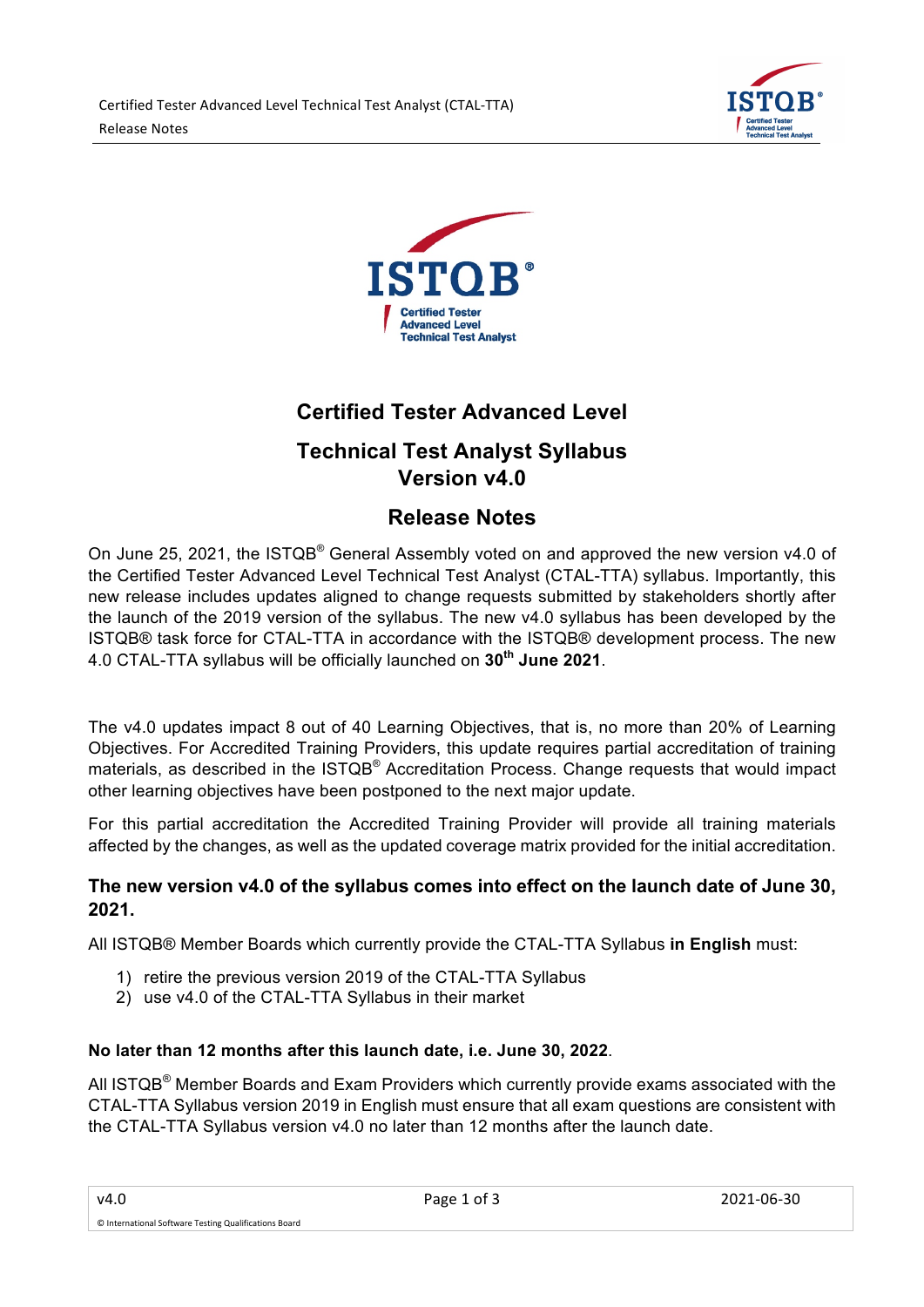

All ISTQB® Member Boards which currently provide CTAL-TTA Syllabus version 2019 **in their local language** must:

- 1) retire their old CTAL-TTA Syllabus version 2019 translated to their local language
- 2) and either provide an updated / new translation of CTAL-TTA Syllabus version v4.0 in their local language
- 3) or only use the English version of the CTAL-TTA Syllabus version v4.0 in their market

#### **No later than 18 months after the launch date, i.e. December 31, 2022**.

All ISTQB<sup>®</sup> Member Boards and Exam Providers which currently provide exams for the CTAL-TTA syllabus version 2019 in their local language must ensure that all exam questions are consistent with the CTAL-TTA Syllabus version v4.0 no later than 18 months after the launch date.

The effect of this rule is that there will be no further activity at any ISTQB<sup>®</sup> Member Board regarding the previous 2019 version of the syllabus from 12 months after the launch date in English, and from 18 months after the launch date in non-English.

### **What has been released**

- 1. An updated version of the CTAL-TTA Syllabus, version v4.0.
- 2. An updated version v4.0 of the Sample Exam Questions and Answers Set A for the CTAL-TTA Syllabus v4.0.
- 3. An updated version of the exam structure table, Exam Structure Tables v1.1. (the separate version of Exam Structure and Rules document is retired)
- 4. Release Notes (this document).

# **Syllabus Change Log**

Training Providers, Exam Providers, Member Boards and Students of the Syllabus should be aware of the changes listed below.

### **Major changes:**

- **TTA 2.6.1 (K3)** Write test cases for a given specification item by applying McCabe's Simplified Baseline Method – this Learning Objective has been removed from the syllabus.
- **TTA 2.8.1 (K4)** Select an appropriate white-box test technique according to a given project situation – Section 2.8 of the syllabus has been rewritten and split into two parts, regarding safety-related and non-safety-related systems.
- **TTA 3.2.2 (K3)** Use data flow analysis to detect if code has any data flow anomalies. Klevel changed from K2 to K3.
- **TTA 3.2.4 (K2)** Explain the use of call graphs for establishing integration testing strategies – this Learning Objective has been removed from the syllabus.